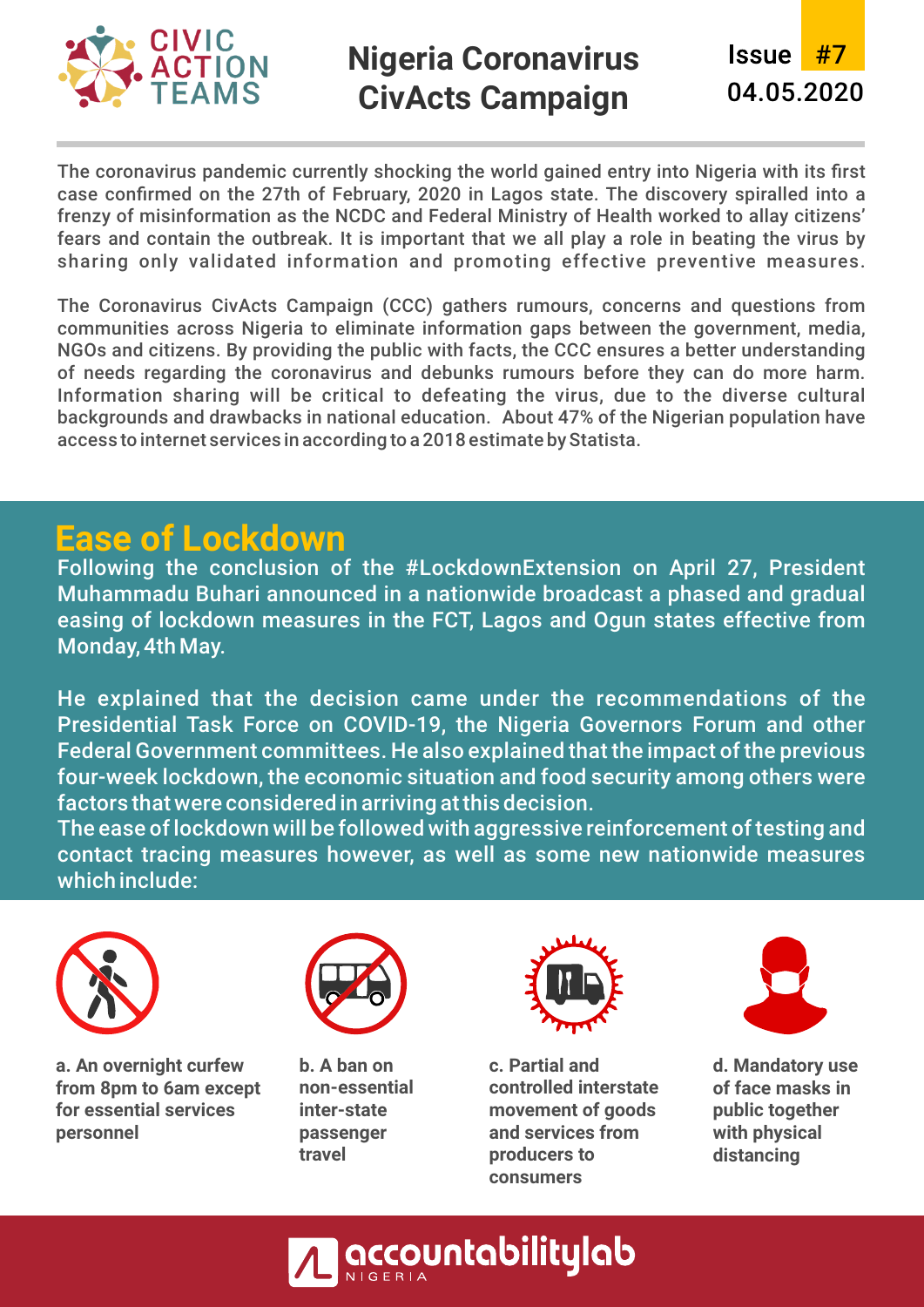These guidelines however, will not apply to Kano state, which will undergo a total lockdown for a period of two weeks from the 27th of April. Other added preventive measures against COVID-19 as prescribed by the NCDC include:



**1.No gathering of more than 10 people outside workplaces**



**4.Provision of soap and running water or sanitizers by facility or business owners**



**2.No gatherings at mosques or churches**



**5. Mandatory temperature screening in public places**



**3.No international flights except essential flights**



**6. Controlled access to markets and business locations**

# RUMOURS **EXECUTED AND REACTS**



If NCDC does not announce

COVID-19 cases in my area then it's safe to hold gatherings.

The NCDC can only determine cases after testing and not before. There's no telling if someone in your neighbourhood has contracted the virus till they begin to show symptoms. It's best to play it safe, assume everyone does (including yourself) and practice physical distancing.

If I begin showing symptoms of coronavirus the best step is to go to the hospital.

It is advised that if you begin to show symptoms of COVID-19 you should place a phone call to toll free lines 112, 080097000010 or any of the emergency numbers designated for your state. Call your healthcare provider for instructions beforehand. Moving around in public could risk spreading the virus to others.

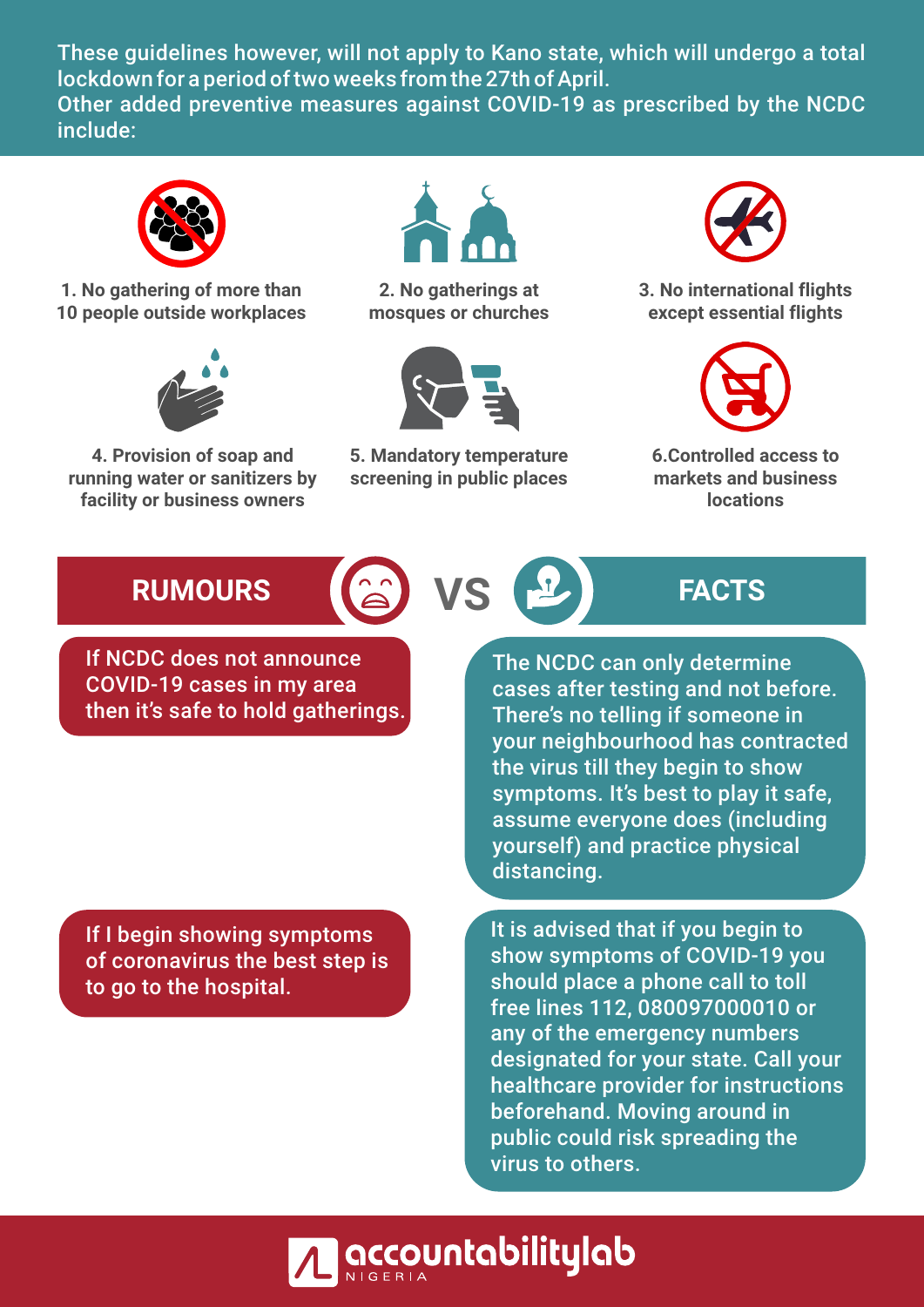# **RUMOURS VS FACTS**

Since the Federal government has eased the lockdown it means coronavirus is going away. There is no longer need for social distancing.

The easing of the lockdown in Lagos, FCT and Ogun was based on many factors especially economic as stated and it is no indication that the virus is receding. It is best to stay safe, practice good hygiene and adequate physical distancing measures.

If you can't spell or pronounce "corona" you can't catch the coronavirus.

Drinking two spoonful of palm oil can stop the spread of coronavirus.

COVID-19 is a biological virus that is spread through contact with infected persons or contaminated surfaces. It has no bearing in superstitious practices.

Palm oil has not been verified as a valid means of protection or cure against COVID-19. Prevention via physical distancing measures still remains the most effective means of preventing infection.

## **The COVID-19 situation in Kano State**

A two-week total lockdown was ordered in Kano state by President Muhammadu Buhari from the 27th of April with promises to deploy all necessary human, material and technical resources to support the state in controlling and containing the pandemic and preventing the risk of further spreading to neighbouring states. A number of states such as Plateau and Enugu have seen COVID-19 cases who were travellers from Kano. Also, the recent action by the state government to "deport" destitute children known as 'Almajiris' has resulted in a surge of cases in other states such as Kaduna.

Recently the Federal Government delivered 110 trucks of rice grains to Kano to support the lockdown efforts. Unfortunately, the state has seen a recent upsurge in deaths due to "strange illnesses" which the state government have denied are a result of COVID-19 infection. However, the state has resorted to verbal autopsies to